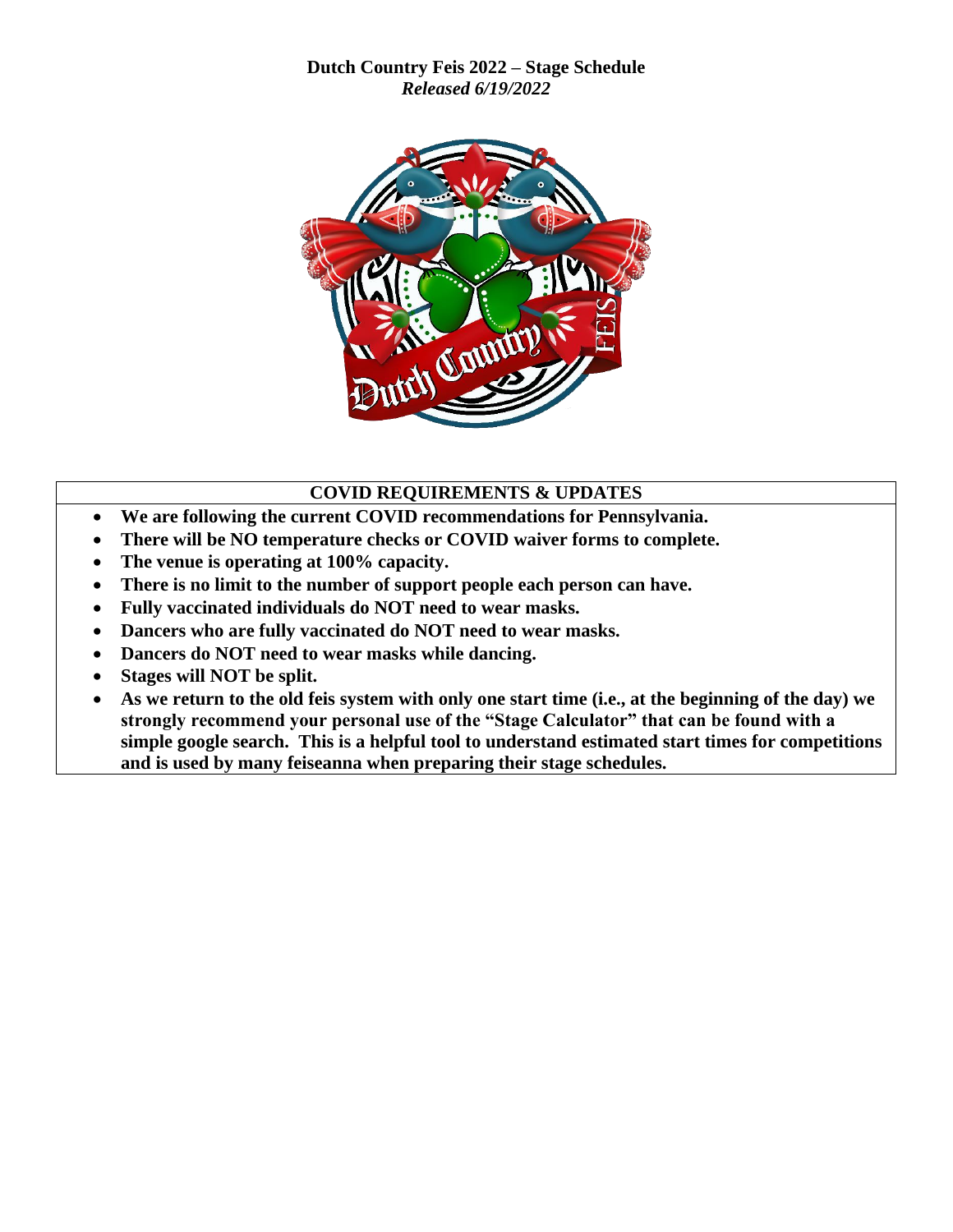| Friday, June 24th<br><b>Begins at 2:00pm</b> |                       |                                                                                                             |                |  |
|----------------------------------------------|-----------------------|-------------------------------------------------------------------------------------------------------------|----------------|--|
| <b>Lancaster Exhibit Hall</b>                |                       |                                                                                                             | <b>Theatre</b> |  |
| <b>Stage 1</b>                               | <b>Stage 2</b>        | <b>Stage 3</b>                                                                                              | <b>Stage 4</b> |  |
| *Stage 1 & 2 Share a musician                |                       | 612PC (17)                                                                                                  | $*8(4)$        |  |
| <b>Novice</b>                                |                       | 613PC (16)                                                                                                  | $*9(1)$        |  |
| 407RL/408RL (9)                              | 409RL (12)            | 614PC (24)                                                                                                  | $*10(1)$       |  |
| 410RL (13)                                   | 411RL (10)            | 713OC (12)                                                                                                  | $*11(1)$       |  |
| 412RL (19)                                   | 413RL (10)            | $*714OC(17)$                                                                                                | $*12(1)$       |  |
| 414RL (10)                                   |                       | *809OC(1)                                                                                                   | $*13(1)$       |  |
| 407LJ/408LJ (6)                              | 409LJ (10)            | $*811OC(2)$                                                                                                 | $*22(8)$       |  |
| 410LJ(10)                                    | 411LJ (10)            | $*813OC(2)$                                                                                                 | $*23(5)$       |  |
| /412LJ(9)                                    | 413LJ(5)              | $*608PC(1)$                                                                                                 | $*24(9)$       |  |
| 414LJ(7)                                     |                       | $*609PC(7)$                                                                                                 | $*25(1)$       |  |
| 407SJ/408SJ (7)                              | 409SJ (9)             | 610PC(10)                                                                                                   | $*26(4)$       |  |
| 410SJ(10)                                    | 411SJ(11)             | 611PC(9)                                                                                                    | $*27(1)$       |  |
| 412SJ (19)                                   | 413SJ(8)              |                                                                                                             | $*28(2)$       |  |
| 414SJ(6)                                     |                       |                                                                                                             | $*29(5)$       |  |
| 409SS/410SS (7)                              | 411SS/412SS/413SS (7) |                                                                                                             | $*30(7)$       |  |
| 407TJ/408TJ (7)                              | 409TJ (5)             |                                                                                                             | *709OC(2)      |  |
| 410TJ (13)                                   | 411TJ (9)             |                                                                                                             | $*710OC(5)$    |  |
| 412TJ (18)                                   | 413TJ (10)            |                                                                                                             | $*7110C(11)$   |  |
| 414TJ (12)                                   |                       |                                                                                                             | 712OC (12)     |  |
| 407HP/408HP/409HP (5)                        | 410HP (12)            |                                                                                                             |                |  |
| 411HP (13)                                   | 412HP (18)            |                                                                                                             |                |  |
| 413HP (10)                                   | 414HP(13)             | WE ARE ACCEPTING DAY-OF ENTRIES                                                                             |                |  |
| <b>Prizewinner</b>                           |                       | PLEASE GO TO THE AWARDS AREA AND LOOK FOR THE<br>TABULATION ROOM TO REGISTER.                               |                |  |
| 508RL/509RL (7)                              | 510RL/511RL (13)      |                                                                                                             |                |  |
| 512RL (16)                                   | 513RL(11)             | All Preliminary & Open champ Competitions will dance the hard shoe<br>round first                           |                |  |
| 514RL (14)                                   |                       |                                                                                                             |                |  |
| 508LJ/509LJ (4)                              | 512LJ(4)              | All Competitions will dance 2 at a time.                                                                    |                |  |
| 513LJ/514LJ (6)                              |                       | $*$ = Danced Concurrently, but judged separately.                                                           |                |  |
| 508SJ/509SJ (7)                              | 510SJ(6)              |                                                                                                             |                |  |
| 511SJ(7)                                     | 512SJ (13)            | $/$ = Competitions Combined.                                                                                |                |  |
| 513SJ(12)                                    | 514SJ (12)            | Gold Championships Competitions with 5 or less competitors will have                                        |                |  |
|                                              | 514SS(1)              | an automatic full recall                                                                                    |                |  |
| 508TJ/509TJ (6)                              | 510TJ/511TJ (12)      | A dress rack can be found in the awards area                                                                |                |  |
| 512TJ (12)                                   | 513TJ (11)            |                                                                                                             |                |  |
| 514TJ (14)                                   |                       | Raffles will be drawn at 2pm on Saturday. You must be able to collect<br>your prize the day of the drawing. |                |  |
| 508HP/509HP (5)                              | 510HP/511HP(9)        |                                                                                                             |                |  |
| 512HP(13)                                    | 513HP(13)             |                                                                                                             |                |  |
| 514HP(11)                                    |                       |                                                                                                             |                |  |